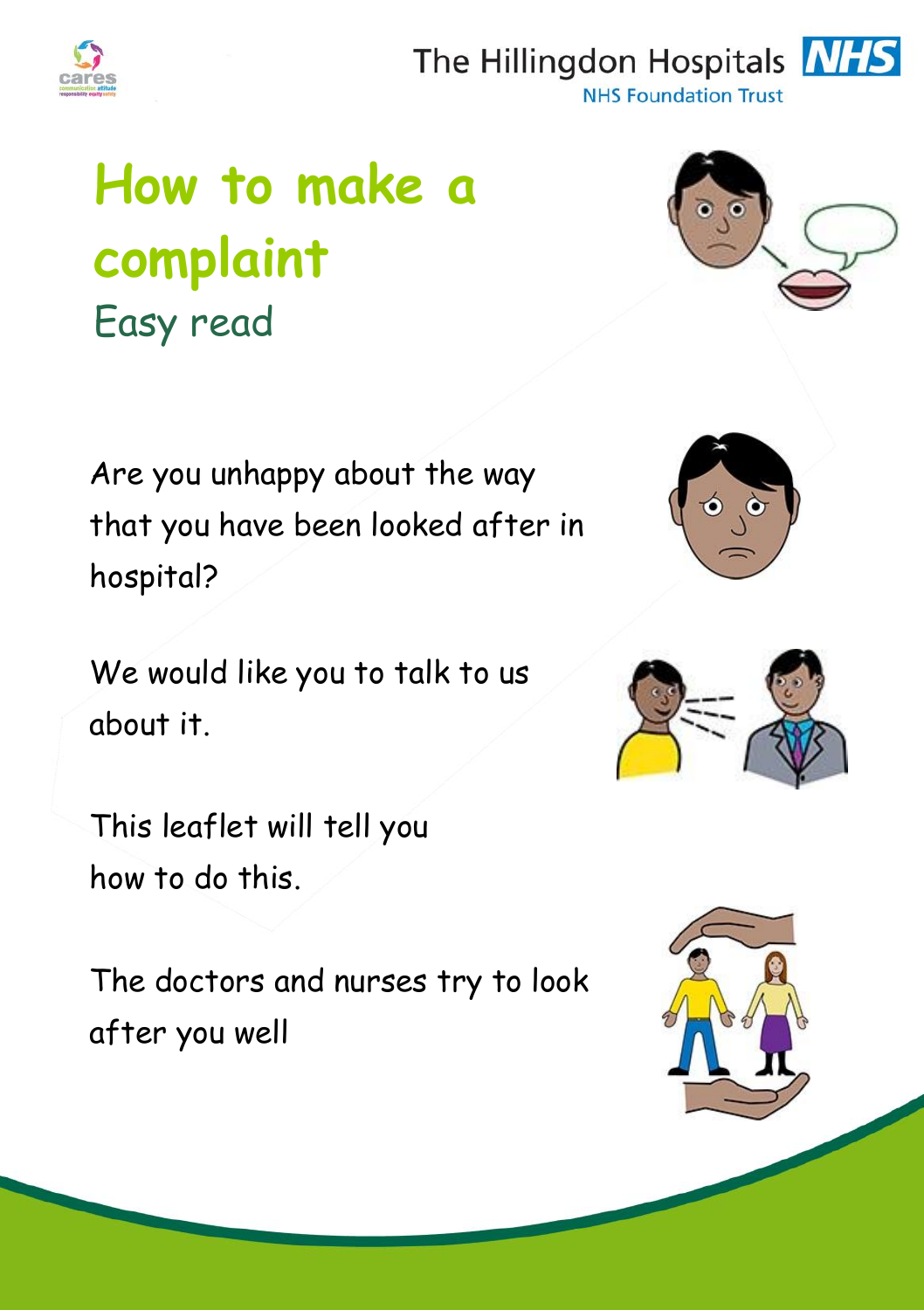

### The Hillingdon Hospitals **NH**



If something has happened to you that you did not like or you were not happy with

Please tell the doctor or nurse as soon as you can

We want to make things better for you

You can can call people at NHS Complaints Advocacy Service for help on 0300 330 5454









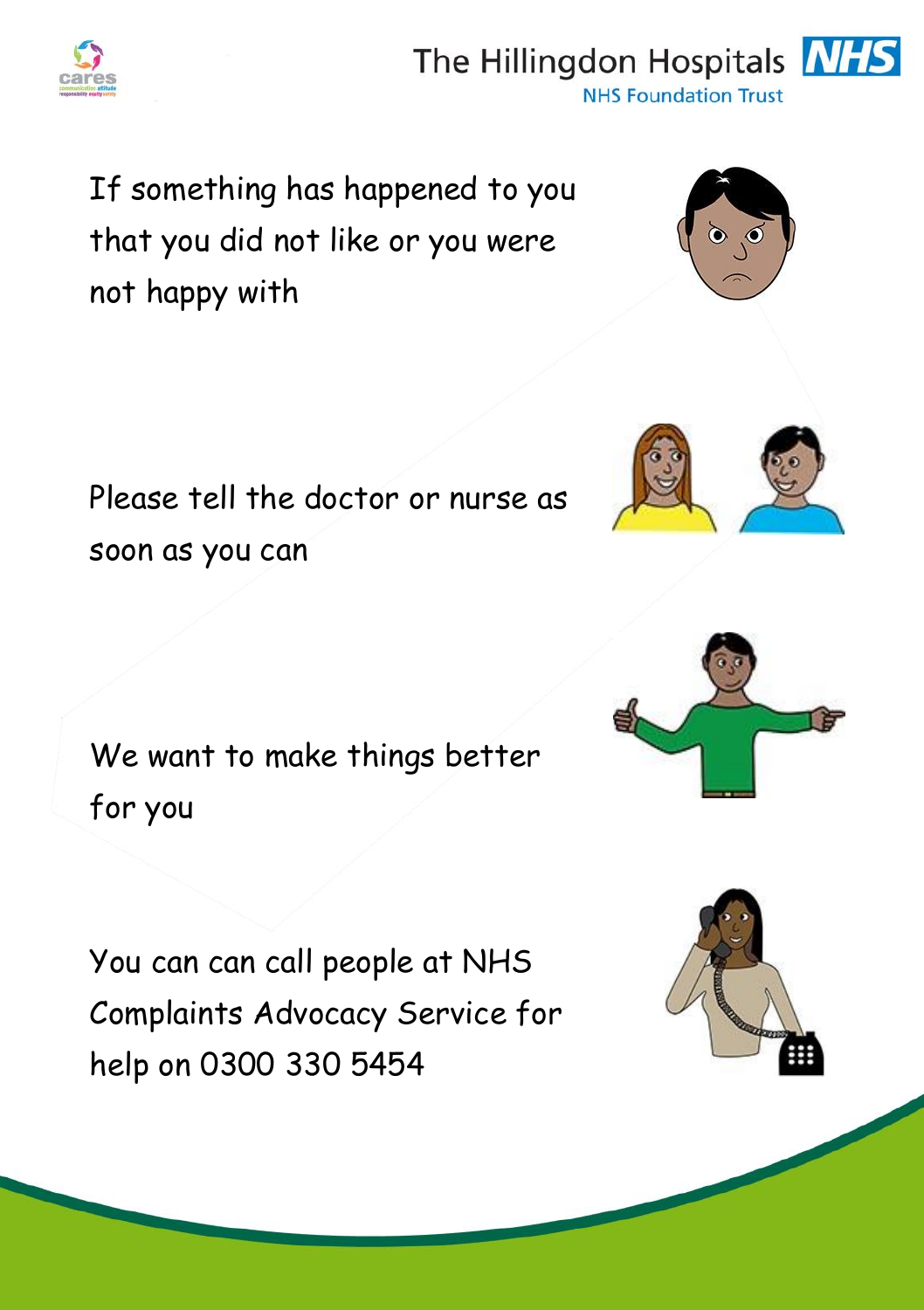

#### The Hillingdon Hospitals **NHS NHS Foundation Trust**

You can tell the people in the Hospital Complaints Department

The telephone number is 01895 279497 or 01895 279716

In a letter addressed to:

The Complaints Management Unit The Hillingdon Hospital NHS Foundation Trust Pield Heath Road Uxbridge, Middx UB8 3NL

By email to thh-tr.complaints@nhs.net